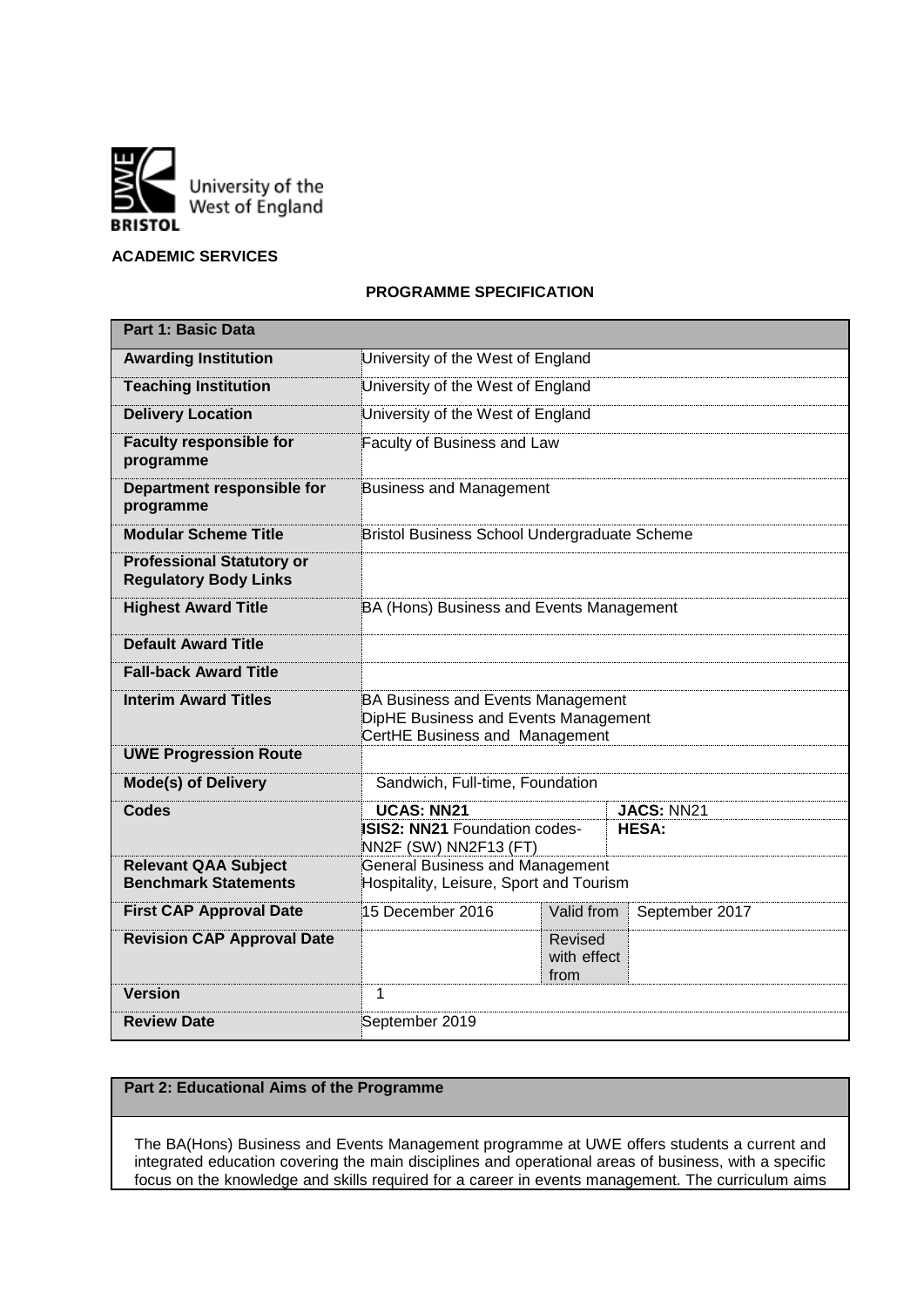### **Part 2: Educational Aims of the Programme**

to challenge students in their ways of thinking, learning and behaving, and issues of ethics and ethical decision-making, sustainability and global citizenship are embedded throughout. The programme actively seeks input from the external environment through, for example, guest speakers and assessments that require students to test out concepts in practice and to reflect on their own experience of organisations. In addition, all students are encouraged by the curriculum to actively pursue work experience (e.g. via placement, internship or volunteering). Student achievement is supported by a clear personal development strand of transferable skills and 'brain habits' over all three levels, which facilitate the transition into Higher Education and underpin employability and lifelong learning.

The programme aims to enable students to:

- acquire a critical understanding of (event) organisations, their management and the changing external environment in which they operate, and of events as an area of academic and applied study, event planning and management, event attendees and clients, and events policy and strategy;
- be equipped with the employability attributes and skills necessary for a career in business or events management (including self-employment);
- develop an analytical and enquiring approach in the analysis of business problems so that considered and appropriate conclusions are drawn, which can be communicated effectively in a variety of forms;
- have an informed understanding of critical contemporary issues and theoretical debates, including ethics and ethical decision-making, sustainability and global citizenship;
- work with academic theory in practice; and
- develop a strong sense of self and the lifelong learning skills to make an ongoing contribution to society at large.

### **Programme requirements for the purposes of the Higher Education Achievement Record (HEAR)**

Graduates will have studied various business disciplines, as well as event contexts, events planning and management, pervasive issues and project work (involving the staging and evaluation of a live event). In addition, they will have undertaken portfolio work, simulation games, site visits and (nonresidential) field trips, and possibly a placement or study year abroad and additional professional qualifications (e.g. CIM, ILM). They will be in possession of intellectual and transferable skills, the sum of which makes them suitable for a range of graduate employment positions, and subject, professional and practical skills that make them ideal for employment in the events industry (or the tourism industries more generally).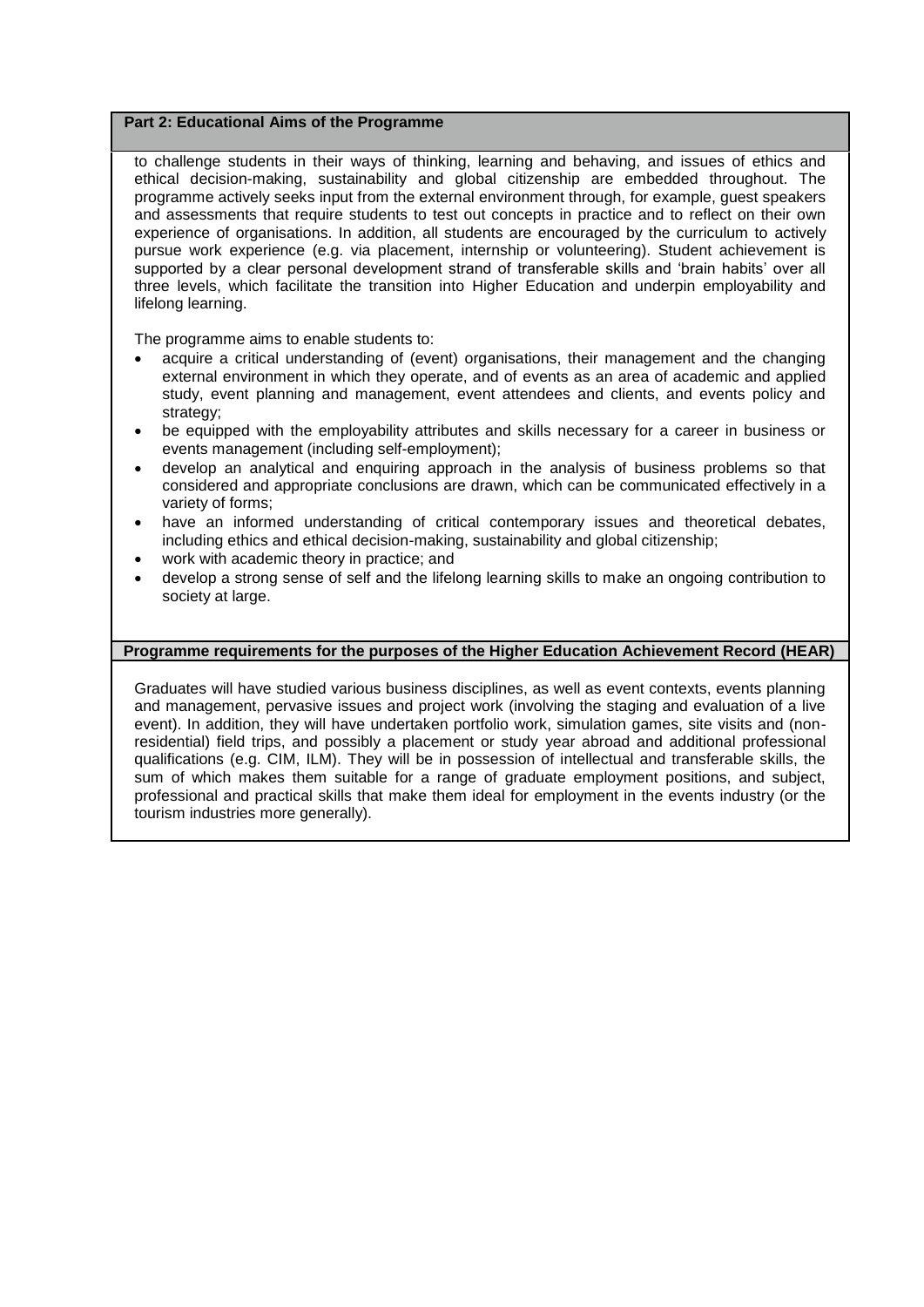# **Part 3: Learning Outcomes of the Programme**

The award route provides opportunities for students to develop and demonstrate knowledge and understanding, qualities, skills and other attributes in the following areas:

| <b>Learning Outcomes:</b>                                                                                                      | UJUUL9-30-0 | <b>UMCDKK-30-0</b>      | <b>UMEDKL-30-0</b> | <b>0-08-7100L7</b> | JMCDMX-15-1  | JMADDN-15-1  | <b>UMEDGW-15-1</b>        | <b>JMKDN8-15-1</b> | JMCDN4-15-1               | <b>JMCDMV-15-1</b>        | JMODDP-15-1               | JMKDDE-15-1               | JMPDM3-15-2               | JMADDF-15-2  | <b>JMKDC6-15-2</b>        | JMKDEW-15-2               | JMPDM6-15-2               | JMCDM9-15-2               | JMCDMB-15-2               | JMKD6M-15-   | JMKDC7-15-3               | JMSDDJ-15-3               | JMKDBP-15-3               | JMKDFD-15-3 | Projects       |
|--------------------------------------------------------------------------------------------------------------------------------|-------------|-------------------------|--------------------|--------------------|--------------|--------------|---------------------------|--------------------|---------------------------|---------------------------|---------------------------|---------------------------|---------------------------|--------------|---------------------------|---------------------------|---------------------------|---------------------------|---------------------------|--------------|---------------------------|---------------------------|---------------------------|-------------|----------------|
| A) Knowledge and understanding of:                                                                                             |             |                         |                    |                    |              |              |                           |                    |                           |                           |                           |                           |                           |              |                           |                           |                           |                           |                           |              |                           |                           |                           |             |                |
| 1. The global business environment                                                                                             |             | $\times$                |                    |                    |              |              | X                         |                    |                           |                           |                           |                           |                           |              |                           | X                         |                           |                           |                           |              |                           |                           |                           |             |                |
| 2. The nature of markets and customers and the role of marketing.                                                              |             | $\overline{X}$          |                    |                    |              |              | $\overline{X}$            | $\times$           |                           |                           |                           | $\times$                  |                           |              | $\times$                  |                           |                           |                           |                           | X            | $\mathsf{x}$              |                           |                           |             |                |
| 3. The use of accounting and the sources, uses and management of<br>finance.                                                   |             | $\times$                |                    |                    |              | X            |                           |                    |                           |                           |                           |                           |                           | Χ            |                           |                           |                           |                           |                           |              |                           |                           |                           |             |                |
| 4. The nature of organisations, work and management.                                                                           |             |                         |                    |                    | X            |              |                           |                    |                           | $\times$                  | $\times$                  |                           |                           |              |                           |                           | $\times$                  |                           |                           |              |                           | $\times$                  |                           |             |                |
| 5. The management and development of people                                                                                    |             |                         |                    |                    |              |              |                           |                    |                           |                           | X                         |                           | $\times$                  |              |                           |                           |                           |                           |                           |              | $\times$                  |                           |                           |             |                |
| 6. The management of resources and operations                                                                                  |             |                         |                    |                    | X            |              |                           |                    |                           |                           |                           |                           |                           |              | $\times$                  | $\times$                  |                           |                           |                           |              |                           |                           |                           |             |                |
| 7. The management of information systems and use of communication and<br>information technology                                |             | $\times$                |                    |                    |              |              |                           |                    | $\times$                  |                           |                           | $\times$                  | $\times$                  |              |                           | X                         |                           |                           |                           |              |                           |                           |                           |             |                |
| 8. Business policy and strategy                                                                                                |             |                         |                    |                    | $\times$     |              |                           |                    | $\times$                  |                           |                           |                           |                           |              |                           | X                         |                           |                           |                           |              |                           |                           |                           |             |                |
| 9. Quantitative methods for managerial applications.                                                                           |             |                         |                    |                    |              |              |                           |                    | $\boldsymbol{\mathsf{X}}$ |                           |                           |                           |                           |              |                           |                           |                           |                           |                           |              |                           |                           |                           |             |                |
| 10. Business and management research                                                                                           |             |                         |                    |                    | $\times$     |              |                           | X                  | $\times$                  |                           |                           |                           |                           |              |                           |                           |                           | X                         | $\times$                  |              | $\mathsf{x}$              |                           |                           |             | X              |
| 11. Ethics & ethical decision making; sustainability & global citizenship                                                      |             | $\times$                |                    | X                  |              |              |                           | $\times$           |                           |                           |                           |                           | $\times$                  |              | $\times$                  | $\times$                  |                           | $\times$                  |                           |              | $\times$                  |                           |                           |             | $\overline{X}$ |
| 12. Knowledge appropriate to programme subject specialism                                                                      |             |                         |                    |                    | X            |              |                           | $\times$           |                           |                           |                           | $\times$                  |                           |              | X                         | $\times$                  | $\times$                  |                           |                           | $\times$     | $\times$                  | $\overline{X}$            | $\times$                  |             |                |
| 13. The relevance of the disciplines of law, economics, accounting,<br>business and management to professional life            | $x \mid x$  |                         | $\times$           | $\times$           |              |              |                           |                    |                           |                           |                           |                           |                           |              |                           |                           |                           |                           |                           |              |                           |                           |                           |             |                |
| (B) Intellectual Skills                                                                                                        |             |                         |                    |                    |              |              |                           |                    |                           |                           |                           |                           |                           |              |                           |                           |                           |                           |                           |              |                           |                           |                           |             |                |
| 1. Gather and critically evaluate evidence and information from a range of<br>sources.                                         | $X \mid X$  |                         |                    |                    | X            | X            | $\boldsymbol{\mathsf{x}}$ | X                  | $\mathsf{x}$              | $\boldsymbol{\mathsf{x}}$ | X                         | $\boldsymbol{\mathsf{x}}$ | $\boldsymbol{\mathsf{x}}$ | X            | $\boldsymbol{\mathsf{x}}$ | X                         | $\boldsymbol{\mathsf{x}}$ | $\boldsymbol{\mathsf{x}}$ | X                         | X            | X                         | $\boldsymbol{\mathsf{x}}$ | $\boldsymbol{\mathsf{x}}$ |             | X              |
| 2. Identify and analyse business problems in a range of contexts using<br>appropriate concepts and frameworks.                 | X           | $\overline{\mathsf{x}}$ | $\overline{X}$     | $\mathsf{X}$       | $\pmb{\chi}$ | X            | $\boldsymbol{\mathsf{x}}$ | X                  | $\mathsf{x}$              | X                         | $\boldsymbol{\mathsf{x}}$ | $\boldsymbol{\mathsf{x}}$ | $\mathsf{x}$              | $\mathsf{x}$ | $\pmb{\chi}$              | $\mathsf{x}$              | $\mathsf{x}$              | $\mathsf{x}$              | $\boldsymbol{\mathsf{x}}$ | $\mathsf{x}$ | $\mathsf{x}$              | $\mathsf{x}$              | $\mathsf{x}$              |             | $\mathsf{x}$   |
| 3. Draw conclusions, develop judgements, create and evaluate alternative<br>solutions and make decisions on their application. |             | $\mathsf{X}$            | $\times$           |                    | $\mathsf{x}$ | $\mathsf{x}$ | $\mathsf{x}$              | $\times$           | $\mathsf{x}$              | $\mathsf{x}$              | $\mathsf{x}$              | $\mathsf{x}$              | $\mathsf{x}$              | $\mathsf{x}$ | $\mathsf{x}$              | $\mathsf{x}$              | $\mathsf{x}$              | $\mathsf{x}$              | $\mathsf{x}$              | $\mathsf{x}$ | $\mathsf{x}$              | $\mathsf{x}$              | $\mathsf{x}$              |             | $\mathsf{x}$   |
| 4. Apply these skills in a range of complex and unpredictable contexts.                                                        |             |                         |                    |                    | X            | X            | $\boldsymbol{\mathsf{x}}$ | X                  | $\mathsf{x}$              | X                         | $\boldsymbol{\mathsf{x}}$ | $\mathsf{x}$              | $\boldsymbol{\mathsf{x}}$ | $\mathsf{x}$ | $\mathsf{x}$              | $\boldsymbol{\mathsf{x}}$ | $\mathsf{x}$              | $\mathsf{x}$              | $\mathsf{x}$              | X            | $\boldsymbol{\mathsf{x}}$ | $\mathsf{x}$              | $\boldsymbol{\mathsf{x}}$ |             | X              |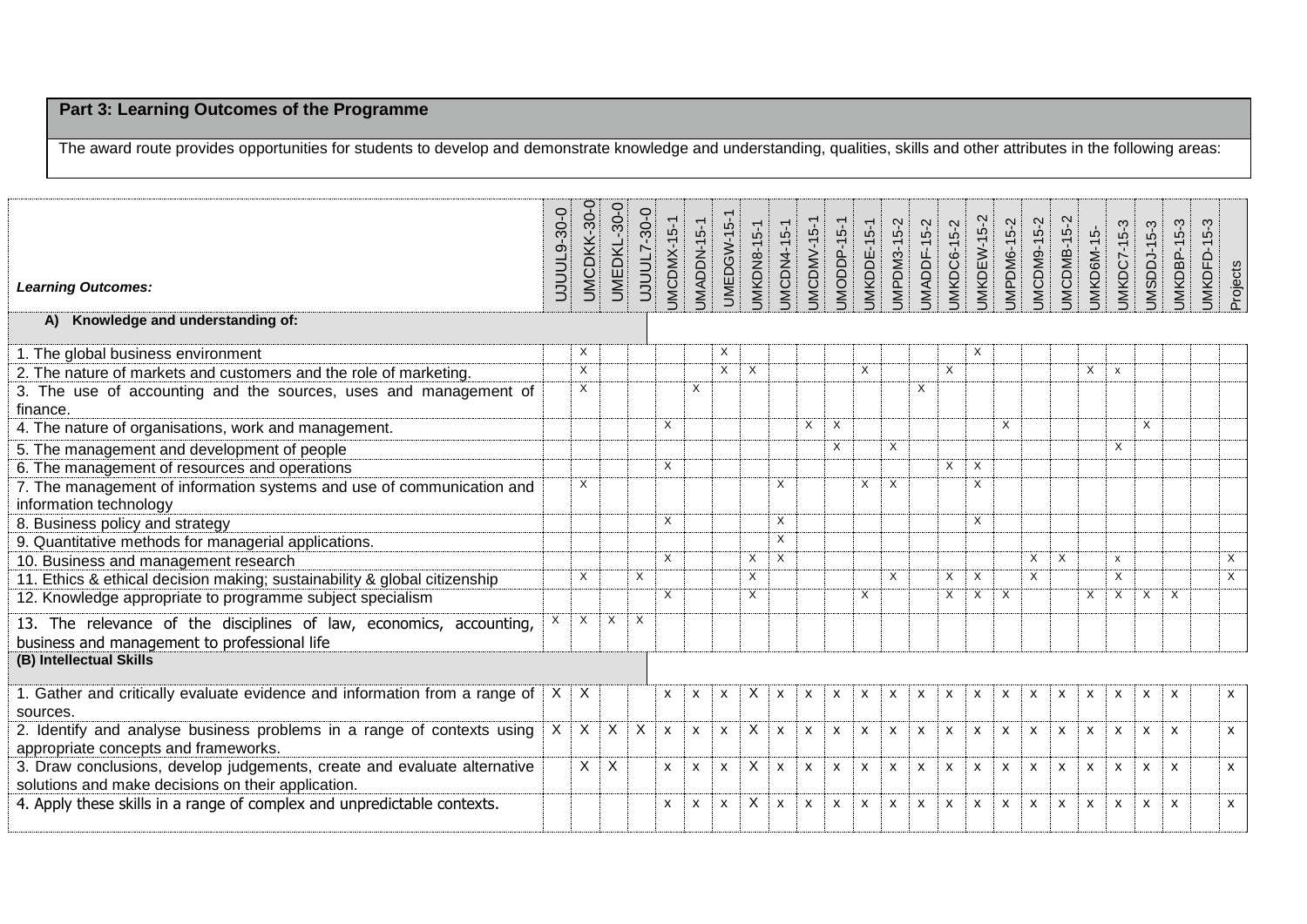| <b>Learning Outcomes</b>                                                   | $9 - 30 - 0$<br>nnn | UMCDKK-30-0               | $-30-0$<br><b>UMEDKL</b> | $-30-0$<br>UJUUL7 | <b>JMCDMX-15-1</b>        | JMADDN-15-1               | <b>UMEDGW-15-1</b>        | <b>JMKDN8-15-1</b>        | <b>UMCDN4-15-1</b>        | JMCDMV-15-1        | <b>UMODDP-15-1</b> | UMKDDE-15-1               | JMPDM3-15-2               | JMADDF-15-2        | <b>UMKDC6-15-2</b>        | <b>JMKDEW-15-2</b>        | JMPDM6-15-2               | <b>UMCDM9-15-2</b>        | <b>JMCDMB-15-2</b> | JMKD6M-15-         | <b>JMKDC7-15-3</b> | $5-3$<br>JMSDDJ-1         | JMKDBP-15-3               | 5-3<br>UMKDFD-15 | Projects       |
|----------------------------------------------------------------------------|---------------------|---------------------------|--------------------------|-------------------|---------------------------|---------------------------|---------------------------|---------------------------|---------------------------|--------------------|--------------------|---------------------------|---------------------------|--------------------|---------------------------|---------------------------|---------------------------|---------------------------|--------------------|--------------------|--------------------|---------------------------|---------------------------|------------------|----------------|
| (C) Subject/Professional/Practical Skills                                  |                     |                           |                          |                   |                           |                           |                           |                           |                           |                    |                    |                           |                           |                    |                           |                           |                           |                           |                    |                    |                    |                           |                           |                  |                |
| 1. Initiate plan and carry out an event                                    |                     |                           |                          |                   |                           |                           |                           | X                         |                           |                    |                    |                           |                           |                    |                           |                           |                           | X                         | X                  |                    | X                  |                           |                           |                  | x              |
| 2. Write management reports                                                |                     |                           |                          |                   | X                         | $\boldsymbol{\mathsf{x}}$ | X                         | X                         |                           |                    | x                  | X                         |                           | $\pmb{\mathsf{X}}$ | X                         | $\boldsymbol{\mathsf{x}}$ |                           |                           | X                  | X                  | X                  |                           |                           |                  | X              |
| 3. Contribute effectively to group projects and deliver presentations      | Χ                   | $\overline{X}$            |                          | X                 |                           |                           | x                         | X                         |                           | $\mathsf{x}$       | X                  | X                         |                           | X                  | X                         | $\pmb{\chi}$              |                           | X                         |                    |                    | x                  |                           | $\mathsf{x}$              |                  |                |
| 4. Select and use subject specific tools and techniques                    |                     |                           |                          |                   |                           | x                         | $\boldsymbol{\mathsf{x}}$ |                           | X                         |                    |                    | $\mathsf{x}$              |                           | $\mathsf{x}$       |                           | X                         |                           |                           |                    |                    |                    |                           | X                         |                  |                |
| 5. Develop professional identity and subject expertise relevant to degree  | X                   |                           |                          |                   | $\mathsf{x}$              |                           |                           | $\boldsymbol{\mathsf{x}}$ |                           |                    |                    | X                         |                           |                    | X                         | x                         | $\boldsymbol{\mathsf{x}}$ |                           |                    | X                  | X                  |                           | X                         |                  |                |
| programme, i.e. Business Management and marketing                          |                     |                           |                          |                   |                           |                           |                           |                           |                           |                    |                    |                           |                           |                    |                           |                           |                           |                           |                    |                    |                    |                           |                           |                  |                |
|                                                                            |                     |                           |                          |                   |                           |                           |                           |                           |                           |                    |                    |                           |                           |                    |                           |                           |                           |                           |                    |                    |                    |                           |                           |                  |                |
| (D) Transferable skills and other attributes                               |                     |                           |                          |                   |                           |                           |                           |                           |                           |                    |                    |                           |                           |                    |                           |                           |                           |                           |                    |                    |                    |                           |                           |                  |                |
| 1. Work effectively alone.                                                 |                     |                           |                          |                   | X                         | х                         | Х                         | x                         | X                         | X                  | х                  | х                         | X                         | x                  | X                         | x                         | X                         | X                         | x                  | X                  | X                  | х                         | X                         |                  | $\mathsf{X}$   |
| 2. Work effectively in groups.                                             |                     | $\overline{\mathsf{x}}$   |                          | Χ                 | X                         | X                         | X                         | $\boldsymbol{\mathsf{x}}$ | X                         | X                  | X                  | $\boldsymbol{\mathsf{X}}$ | $\boldsymbol{\mathsf{x}}$ | $\mathsf{x}$       | $\boldsymbol{\mathsf{X}}$ | X                         | X                         | $\boldsymbol{\mathsf{x}}$ | X                  | $\pmb{\mathsf{X}}$ | X                  | $\pmb{\mathsf{X}}$        | $\sf X$                   |                  | $\mathsf{x}$   |
| 3. Present, discuss and defend ideas concepts and views through formal     |                     |                           |                          |                   | X                         | X                         | X                         | $\mathsf{x}$              | $\mathsf{x}$              | X                  | $\mathsf{x}$       | $\pmb{\mathsf{x}}$        | $\mathsf{x}$              | $\mathsf{x}$       | $\mathsf{x}$              | X                         | X                         | $\mathsf{x}$              | $\mathsf{x}$       | X                  | $\mathsf{x}$       | $\mathsf{x}$              | $\mathsf{x}$              |                  | $\overline{X}$ |
| and informal written and spoken languages.                                 |                     |                           |                          |                   |                           |                           |                           |                           |                           |                    |                    |                           |                           |                    |                           |                           |                           |                           |                    |                    |                    |                           |                           |                  |                |
| 4. Extract, process and present numerical information for a given purpose. |                     |                           | X                        |                   | $\pmb{\times}$            | X                         | $\mathsf{x}$              | $\boldsymbol{\mathsf{x}}$ | $\boldsymbol{\mathsf{X}}$ | $\mathsf{x}$       | $\pmb{\mathsf{x}}$ | $\boldsymbol{\mathsf{x}}$ | $\pmb{\times}$            | X                  | $\boldsymbol{\mathsf{x}}$ | X                         | $\mathsf{x}$              | $\boldsymbol{\mathsf{x}}$ | X                  | X                  | x                  | $\boldsymbol{\mathsf{x}}$ |                           |                  | X              |
| 5. Use information technology.                                             | X                   | $\times$                  | X                        | X                 | $\boldsymbol{\mathsf{x}}$ | X                         | X                         | X                         | X                         | X                  | X                  | $\boldsymbol{\mathsf{x}}$ | $\boldsymbol{\mathsf{x}}$ | X                  | X                         | X                         | X                         | $\boldsymbol{\mathsf{x}}$ | X                  | X                  | Х                  | $\boldsymbol{\mathsf{x}}$ | $\boldsymbol{\mathsf{x}}$ |                  | X              |
| 6. Manage own time and workload                                            | X                   | $\times$                  | $\pmb{\times}$           | Χ                 | $\pmb{\chi}$              | X                         | X                         | $\pmb{\mathsf{X}}$        | $\boldsymbol{\mathsf{x}}$ | $\pmb{\mathsf{x}}$ | X                  | $\pmb{\mathsf{x}}$        | $\pmb{\chi}$              | $\mathsf{x}$       | X                         | X                         | X                         | $\boldsymbol{\mathsf{x}}$ | X                  | $\pmb{\mathsf{X}}$ | X                  | $\boldsymbol{\mathsf{x}}$ | $\mathsf{x}$              |                  | X              |
| 7. Take responsibility for own learning.                                   | X                   | $\times$                  | X                        | Χ                 | X                         | X                         | X                         | X                         | $\boldsymbol{\mathsf{x}}$ | X                  | X                  | X                         | $\boldsymbol{\mathsf{x}}$ | X                  | X                         | X                         | X                         | $\boldsymbol{\mathsf{x}}$ | x                  | $\mathsf{x}$       | X                  | X                         | $\boldsymbol{\mathsf{x}}$ |                  | X              |
| 8. Reflect on own performance and respond positively to feedback.          | X                   | $\overline{X}$            | Χ                        | $\pmb{\times}$    | $\boldsymbol{\mathsf{x}}$ | x                         | X                         | $\boldsymbol{\mathsf{x}}$ | $\boldsymbol{\mathsf{x}}$ | X                  | X                  | $\boldsymbol{\mathsf{x}}$ | $\boldsymbol{\mathsf{x}}$ | X                  | X                         | X                         | X                         | $\boldsymbol{\mathsf{x}}$ | X                  | $\pmb{\mathsf{X}}$ | $\pmb{\mathsf{x}}$ | X                         | $\mathsf{x}$              |                  | $\overline{X}$ |
| 9. Transfer knowledge and skills across different settings.                |                     |                           |                          |                   | X                         | X                         | x                         | Х                         | Х                         | X                  | x                  | X                         | X                         | X                  | X                         | X                         | x                         | X                         | X                  | X                  | X                  | $\boldsymbol{\mathsf{x}}$ | $\boldsymbol{\mathsf{x}}$ |                  | X              |
| 10. Develop a strong sense of self and the life-long learning skills to    | X                   | $\boldsymbol{\mathsf{X}}$ | X                        | X                 | $\overline{X}$            | X                         | X                         | $\boldsymbol{\mathsf{x}}$ | X                         | $\overline{X}$     | X                  | X                         | $\boldsymbol{\mathsf{x}}$ | X                  | X                         | X                         | $\overline{x}$            | $\mathsf{x}$              | $\mathsf{x}$       | $\mathsf{x}$       | $\overline{X}$     | $\mathsf{x}$              | $\mathsf{x}$              |                  | $\mathsf{x}$   |
| make an ongoing contribution to society at large.                          |                     |                           |                          |                   |                           |                           |                           |                           |                           |                    |                    |                           |                           |                    |                           |                           |                           |                           |                    |                    |                    |                           |                           |                  |                |
| 11. Develop skills related to enterprise.g. creative problem solving,      |                     |                           |                          | X                 |                           |                           |                           |                           |                           | X                  |                    |                           |                           |                    |                           |                           | x                         |                           |                    |                    |                    |                           |                           |                  | $\overline{X}$ |
| analysis, evaluation of alternatives and planning                          |                     |                           |                          |                   |                           |                           |                           |                           |                           |                    |                    |                           |                           |                    |                           |                           |                           |                           |                    |                    |                    |                           |                           |                  |                |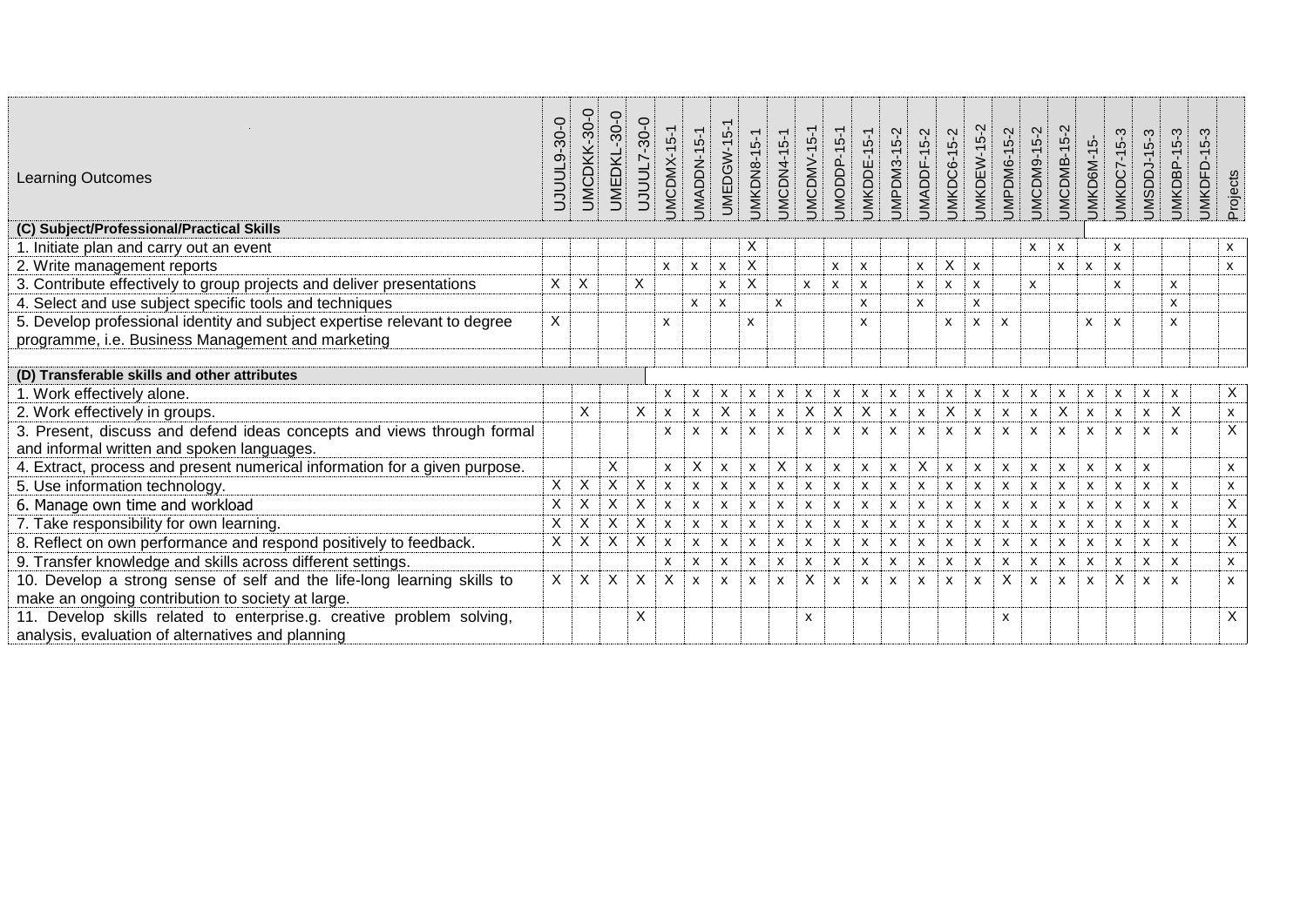#### **Teaching and learning strategies to enable learning outcomes to be achieved and demonstrated**

At UWE Bristol there is a policy for a minimum average requirement of 12 hours/week contact time over the course of a full-time undergraduate programme. This contact time encompasses a range of face-to-face activities, as described below. In addition various other learning activities will be embedded within the programme which, together with the contact time, will enable learning outcomes to be achieved and demonstrated.

On the BA (Hons) Business and Events Management programme teaching is a mix of scheduled, independent and placement learning:

**Scheduled learning** includes lectures, seminars/workshops, 'lectorials' (a mix of lecture and seminar), 'webinars' (synchronous online seminars), group project supervision and individual supervision, some of which may also be facilitated in an online environment. Scheduled sessions may vary slightly depending on the module choices made.

**Independent learning** includes hours engaged with essential reading, preparation for classes, reviewing lecture content, case study preparation, assignment preparation and completion, exam revision, etc. Scheduled sessions may vary slightly depending on the module choices made.

**Placement learning**. For students on the sandwich programme this is either:

- Placement option a minimum of 40 weeks in employment; or
- Study Year Abroad option two semesters of study (a minimum of 36 weeks at a partner institution abroad).

## **Description of any Distinctive Features**

The overarching aim of the Faculty's Learning Teaching and Assessment (LTA) Strategy is 'to maximise student achievement (both in relation to award classification and to employability) and student satisfaction whilst maintaining appropriately rigorous academic standards and supporting the university's vision of becoming an inclusive and welcoming learning community, actively engaged with global society and based on values of mutual respect, critical engagement and self-awareness'.

The supporting objectives of the strategy are the:

- further development of intellectually vibrant, highly reflective, mutually respectful and diverse student and staff learning communities within the Faculty;
- increase in the use of links with the world external to UWE (including professional accreditation where possible) to inform curriculum design and delivery and provide lifelong learning opportunities;
- provision of an effective, efficient and supportive infrastructure for learning (organisation and management of programmes, student advice, communication with students etc);
- appropriate design and flexible delivery of curricula which provide an intellectually stimulating learning experience enabling students to develop as highly employable and internationally aware lifelong learners;
- provision of effective support for students making the transition to learning at UWE;
- provision of effective and ongoing developmental support for all staff; and
- use of effective strategies for assessment for learning.

Specifically, the programme builds on the University's established teaching and research expertise in tourism and events studies/management, and links with event organisations and venues in Southwest England, thus offering considerable potential for research-informed and experiential learning.

## **Curriculum Design Content and Organization**

The programme is delivered within the Faculty of Business and Law Undergraduate Scheme, which allows credit accumulation and flexibility in the student learning process.

The Scheme is structured on the basis of 15 credit semesterised modules. Each semester consists of a 12 week teaching block following by a period of assessment.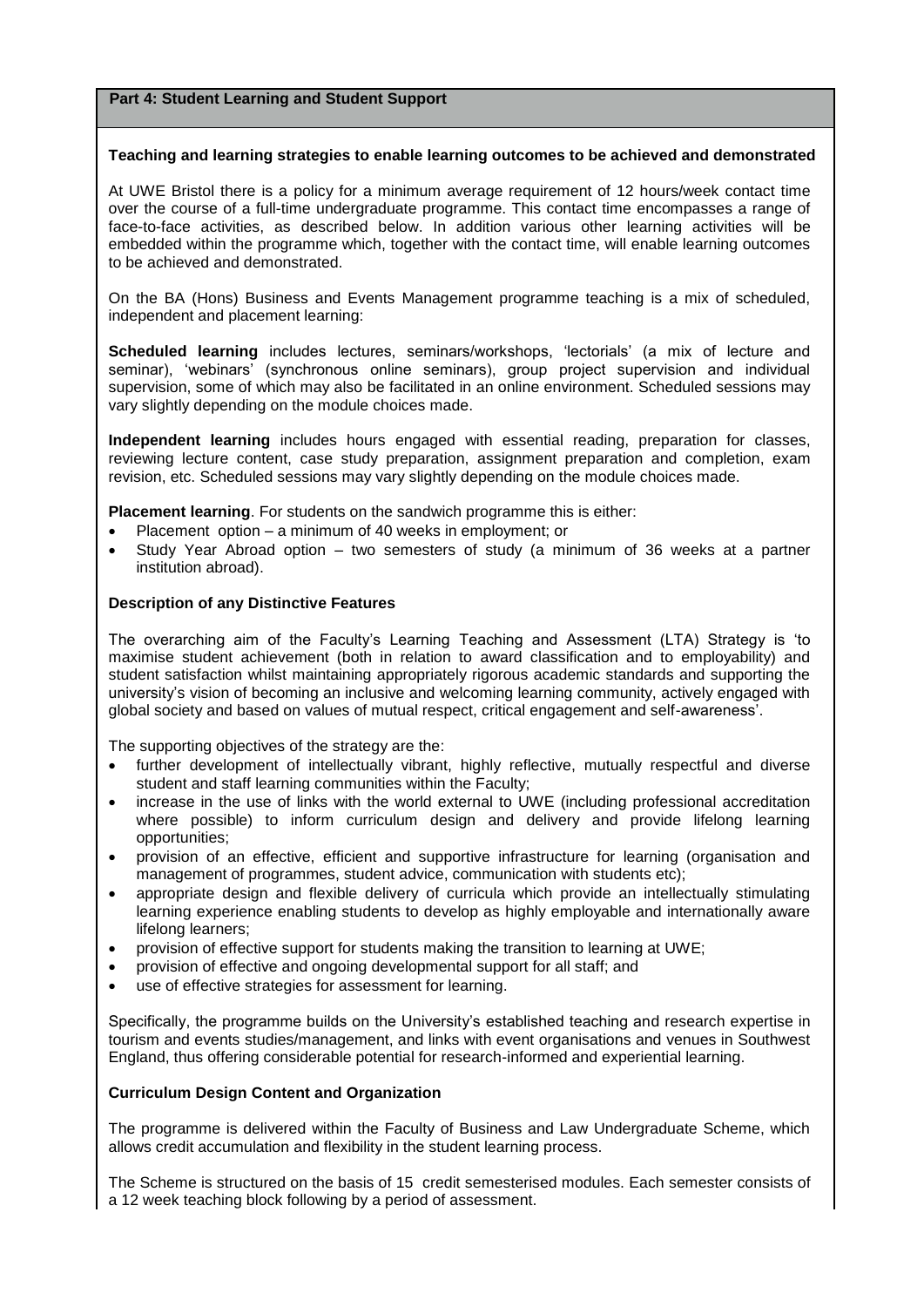The programme utilises a Level 0 and 1 with learning objectives common across a number of other Business School programmes, which allows students the maximum flexibility to transfer in or out of this programme and to pursue the course of study that is most appropriate to their emergent subject and/or professional interests.

The programme is organised within and between each of the four levels, where it is designed to provide a coherent set of modules at each level and to allow students to develop and progress in relation to knowledge and understanding, cognitive, subject-specific and study skills.

Level 0 consists of four year-long 30 credit modules in which the main focus is on the acquisition both of appropriate academic skills and of an awareness of the relevance to their future professional lives of the disciplines of law, economics, accounting and business and management. **Becoming A Professional (**UJUUL9**-30-0)** will act as a "spine" to the year, supporting the other three modules through a reflective portfolio and three integrative project weeks. Students will be encouraged to develop as reflective learners and to understand the importance of the UWE graduate attributes. The teaching methods are designed to engage students and much of the scheduled class time will be spent in technology enhanced active learning (TEAL) rooms.

Level One of the programme comprises an introduction to organisations, their management and the external environment in which they operate, together with a module focusing on the economic and social significance of events, event experiences and the consequences and legacies of planned events (alongside tourism as a closely related field of study). During this time, students develop the intellectual and practical skills associated with making the transition from studying at school or college to studying at university.

At Level Two the emphasis is on managing people, finance, events, and on developing students' research skills and capacity for innovation and creativity.

Level Three enables students to engage with a variety of contemporary issues in event studies, and to work in teams and individually on delivering and evaluating an event. Additional core and option modules allow for strategic thinking and a degree of specialisation in areas of interest and relevance to students' career aspirations. Level Three is designed to integrate the academic knowledge gained in the first two levels of study to enable students to gain a deep understanding of the inter-disciplinary nature of business and also to allow them to focus on marketing topics that are of universal importance. Integration is in part achieved through the choice of Level 3 project, which range from a more traditional dissertation project in the Critical Business Enquiry Project; to an applied Work-based Enquiry Project (based on Placement or concurrent work experience); to a new business launch or creating a business case project in the Enterprise Project. In addition students have a choice of six optional modules, which focus on specific areas of interest, pervasive and contemporary issues, including Interactive & Digital Marketing, Social Marketing and Global Marketing. These optional modules allow level three students to develop a deep understanding of the areas of business in which they have a specialist interest.

#### **Teaching, Learning and Assessment**

The teaching, learning and assessment strategy of the Faculty encourages students to assume responsibility for many aspects of their learning and staff to take responsibility for facilitating that learning. The balance of student and staff responsibility varies according to individual student profiles, academic level and the nature of the learning outcomes the students are expected to meet. Ultimately, the aim of this programme is to enable students to progress to a high level of autonomy in their learning and to view that learning as an ongoing process over which they have some control, about which they are able to make active choices, and which they are free to challenge.

To achieve this, an appropriate blend of learning approaches and opportunities has been integrated throughout the programme with an overall emphasis on active student participation. The Faculty 'blend' consists of face-to-face learning in large and small groups (lectures and seminars/workshops) supported by online learning on Blackboard, together with exposure to real-world examples through case studies, occasional field trips and external visits, and guest practitioner speakers. There is a significant requirement for students to work independently throughout the programme – both individually and in groups – with the level of this independence increasing as the student moves from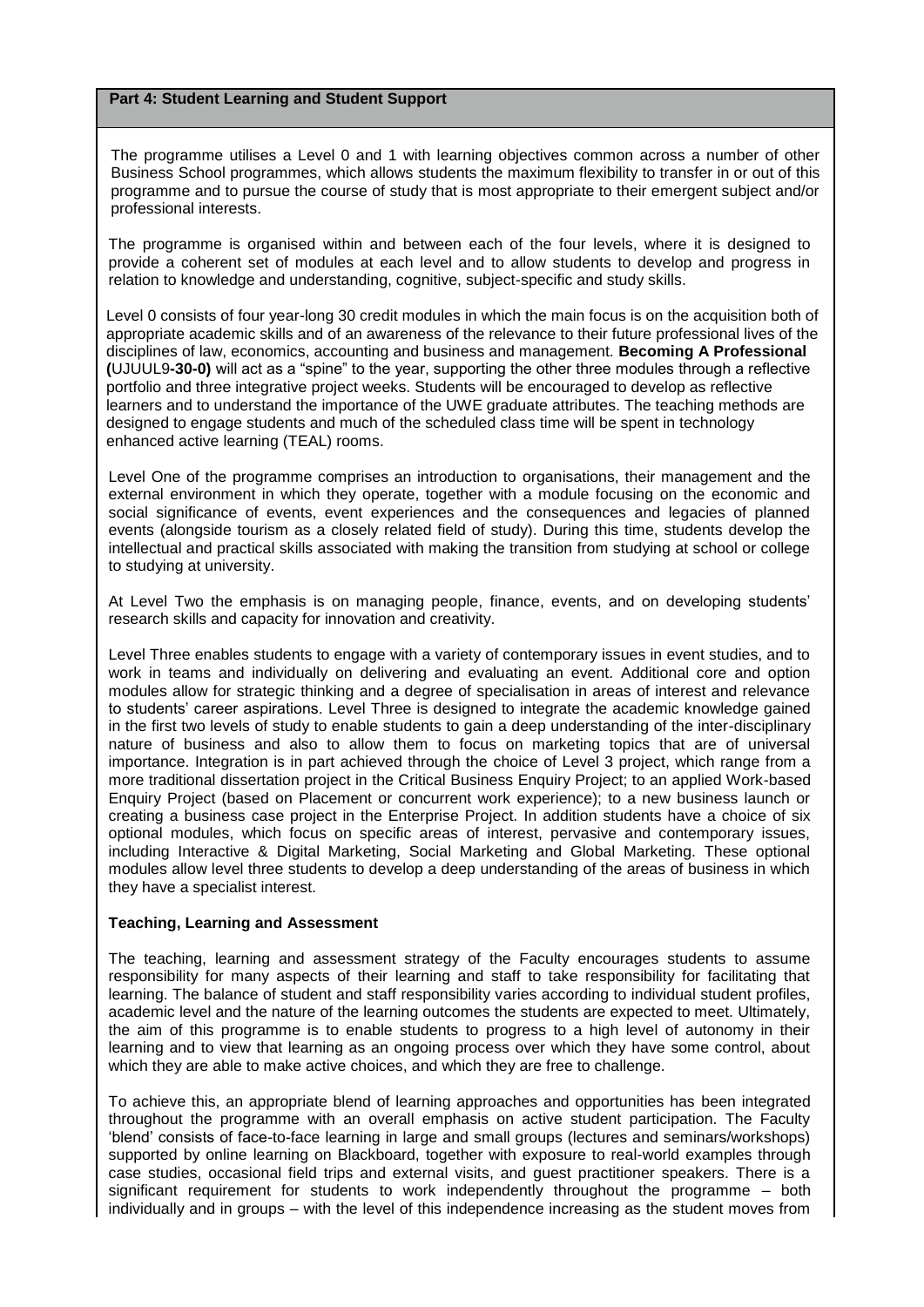Level One to Level Three.

Included within the programme is a clear personal development strand of transferable skills and 'brain habits' of the sort which facilitate the transition into HE and underpin employability and lifelong learning. These personal and academic 'literacies' - study, research and employability skills - are developed at all levels of the programme through the 15 credit modules thus:

|       | Professional<br>Personal<br>and<br>(Employability) Strand | Enquiry Strand (Research and<br><b>Academic Skills development)</b> |  |  |  |  |  |
|-------|-----------------------------------------------------------|---------------------------------------------------------------------|--|--|--|--|--|
| Level | Events in Society, Introduction to                        | Introduction to Management                                          |  |  |  |  |  |
|       | Management                                                |                                                                     |  |  |  |  |  |
| Level | Managing People and                                       | <b>Research Methods for Business</b>                                |  |  |  |  |  |
| 2     | <b>Management Skills</b>                                  | and Research Project                                                |  |  |  |  |  |
| Level | Contemporary Issues in Events*                            | <b>Critical Business Enquiry Project</b>                            |  |  |  |  |  |
| 3     |                                                           | OR Work-based Enquiry Project                                       |  |  |  |  |  |

\* 'capstone' module

Whilst the modules provide the focus for skills development, subject specific, professional and transferable skills are further developed throughout the programme and in more depth in identified modules

The teaching and learning methods used in the programme intend to challenge the existing perspectives of the students and encourage creative thinking. Thus many of the approaches used, including those that are case study based, set concepts and problems in a wide range of contexts to add depth and complexity and to ensure an applied focus.

Teaching is based on research literature, professional experience and significant use of debate and discussion. Through didactic pedagogy students are challenged to defend their thinking. A final year project allows students to obtain valuable experience of staging a real event. A final year 'capstone' module requires students to integrate learning from the total programme and to reflect on how this prepares them for a future in complex and changing organisations (viz. Contemporary Issues in Events).

All sandwich students are required to undertake a work placement of a minimum of 40 weeks and this provides a context in which students can reassess themselves and confront the challenges of carrying out a role in an organisation, whilst knowing that they will have the opportunity to be supported if there is a problem and that they will be returning to the programme for a further period of reflection and learning after the placement is completed.

In addition to placements there are opportunities to study abroad in a number of partner institutions that are able to offer relevant courses in English. Students are allocated to these places through a competitive process.

During the Placement or Study Year Abroad students complete one 15 credit Level 3 module.

Assessment is an integral part of the teaching and learning process. Students are exposed to a variety of assessment methods that test their ability to integrate theory and practice and which promote the growth of their lifelong learning skills. Assessment feedback helps students to ascertain their learning strengths and weaknesses and continuing development needs.

Assessments are designed to facilitate a progression through differing levels of complexity at each level of study:

- At Level 1, a sound knowledge of the basic concepts of a subject.
- At Level 2, a sound understanding of the principles of the field of study and the ability to apply these principles more widely.
- At Level 3, an understanding of a complex body of knowledge, some of it at the current boundaries of the academic discipline.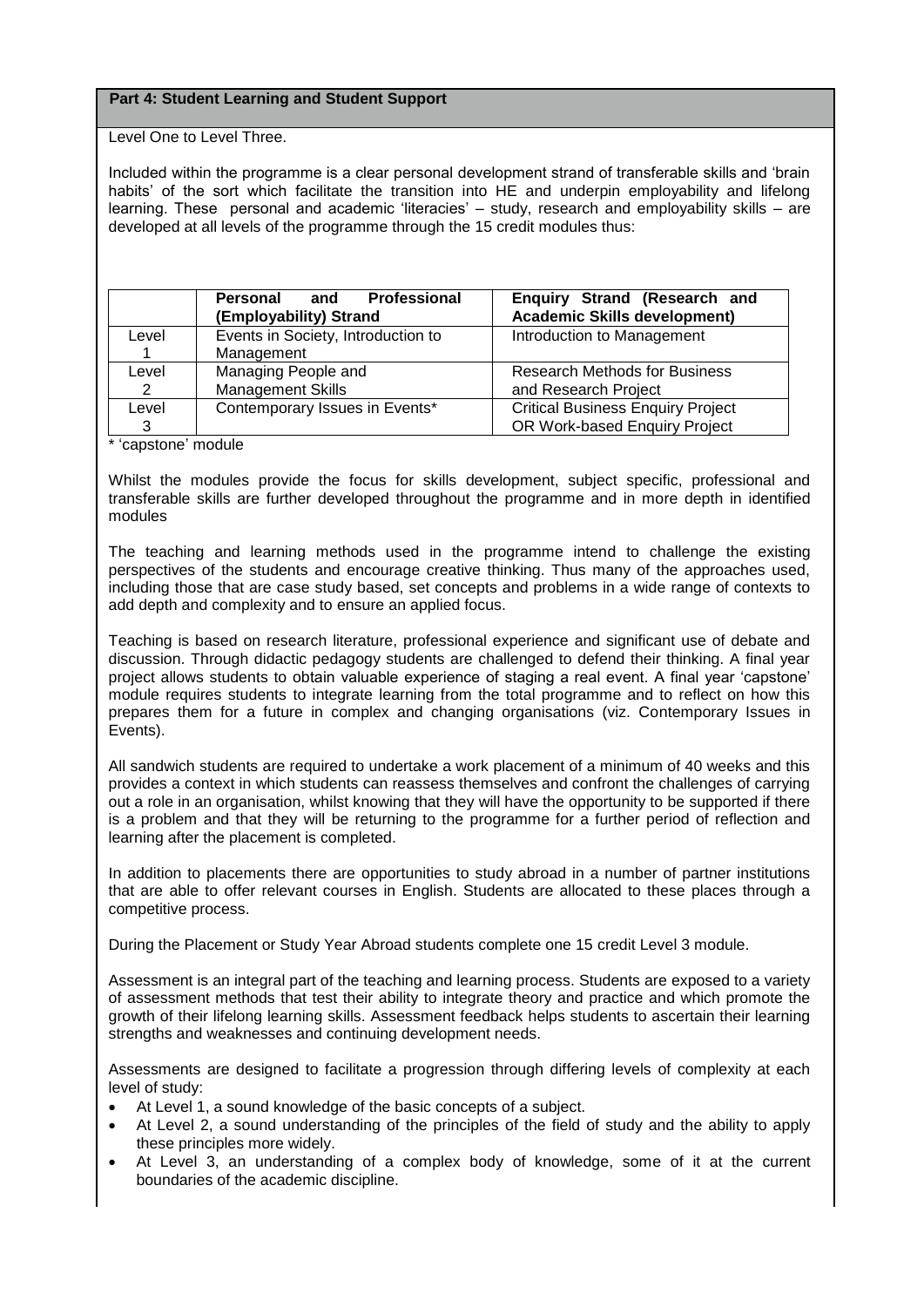The Faculty supports the University's current Academic Regulations and Procedures, and its requirement for controlled conditions to apply to part of the assessment of every module. Forms of assessment commonly used under controlled and non-controlled conditions are: invigilated timed assignments, including examinations; presentations; in-class tests; self and peer assessments; individual and group projects, and supervised mini-projects; dissertations; personal development portfolios; and employer and self-assessments of the placement.

#### **Learning Resources**

All modules make use of Blackboard for web-enhanced delivery, to at least the recommended minimum standard, and for communications with students. All modules have teaching/learning resource booklets, and most have set texts in accordance with the University's Reading Strategy. Additional support is provided through the library and an extensive student computing network.

Students are directed towards the University online Study Skills resources for the development of skills appropriate to the level and style of each module. Students will be directed on how the resources on this site should be used to develop the skills that will underpin their studies, in module handbooks and/or via Blackboard.

Student learning is fully supported by UWE Library Services through extensive print and electronic resources and a variety of learning spaces. Additional support is provided through the library by means of information and academic skills sessions and self-directed online tutorials available via the University Study Skills website, supported by the online library enquiry service. There is excellent access to electronic resources both on and off campus, facilitated by the extensive student computing network and Wi-Fi.

#### **Student Support and Guidance**

Student support for all issues relating to the content, delivery and assessment of modules is provided by Module Leaders and, for more general academic and professional concerns, by Programme Managers. In addition, students can seek support from a Faculty Learning Support tutor to address specific study skills issues.

At each level students are supported by Personal Academic Tutors, where the role is primarily about being a first point of contact with concern for their well-being and progress. The aim is to help students in the achievement of their academic and employability goals. This is an academic role, and where students have problems of a personal nature they are to be referred as appropriate to UWE Student Services' Student Advisors and to UWE Careers regarding employability issues.

These Student Advisors provide timely, accurate and confidential advice where necessary on all aspects of the provision, for example coursework and examination arrangements, extenuating circumstances procedures, progression counseling, personal issues such as problems with studying or meeting deadlines, financial matters, ill health and so on (including, where relevant, how to access the wider support provided by the University). This service is supported by extensive online resources.

UWE Careers provides extensive support for students in preparation for – as well as throughout – their placement period, and acts as a recruitment service for employers.

Students and graduates are also supported by UWE Careers who help them to access skills, experience and knowledge to improve their employability prospects. The service provides high quality and professional advice and guidance focusing on enabling them to take control of and responsibility for their own career planning and progression/development. They can access support around finding vacancies for work experience, volunteering, part time work and internships, as well as events and workshops. UWE Careers provides recruiter-facing services including advertising graduate job vacancies, work experience and volunteering opportunities, and running both undergraduate and graduate internship schemes. There are also part time jobs advertised by the Student Union Jobshop. There is specialist support for international students including specific resources developed for a range of countries where students are recruited from. Students are introduced to the service at the start of the course and are encouraged to use the service throughout their undergraduate programme, and for three years after graduation.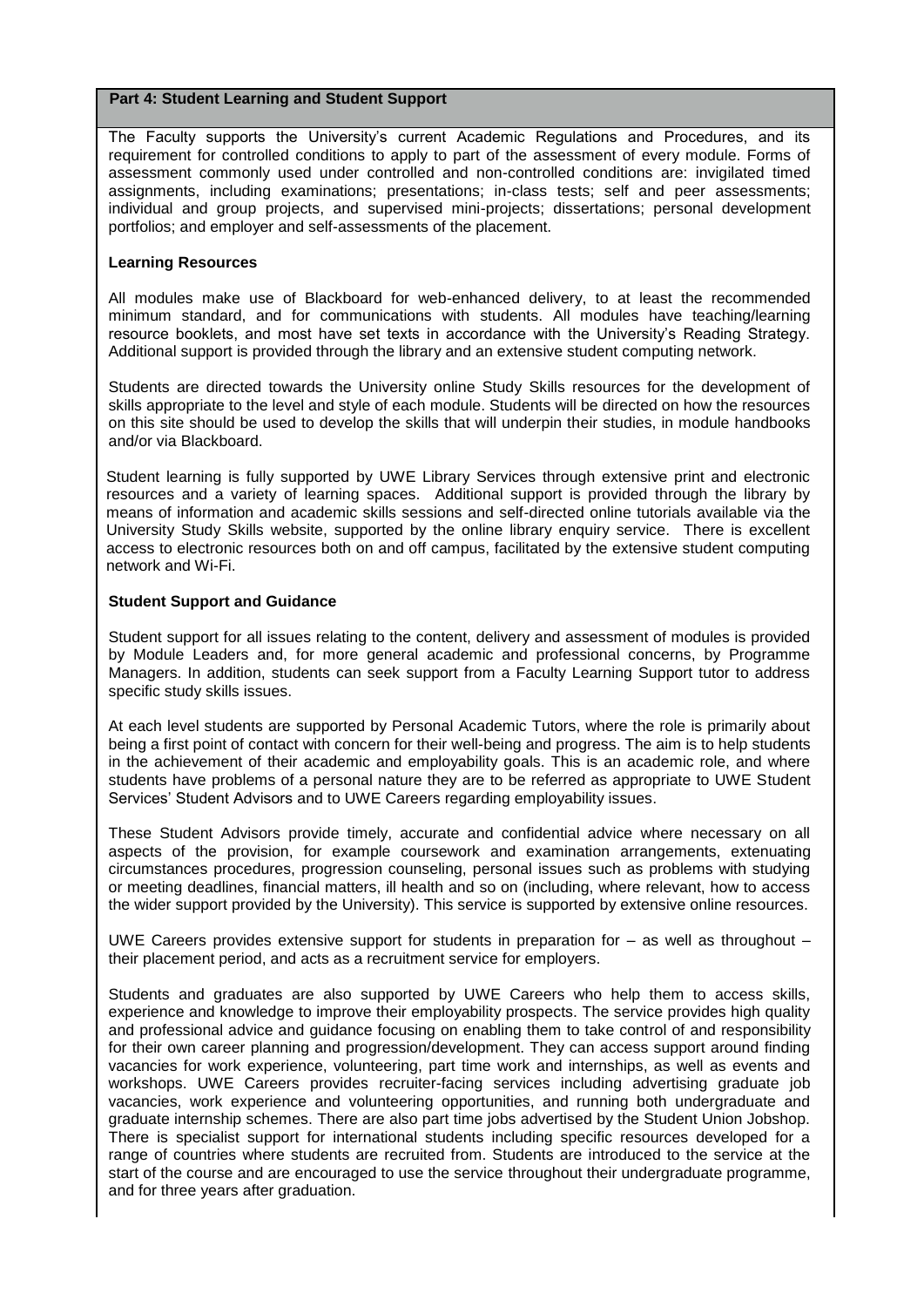All students take part in an Induction programme at the start of their studies, supported by an online social networking site. Separate induction events are arranged for students who arrive as direct entrants at Levels Two or Three (e.g. international, Erasmus and UWE Federation students).

All new students are provided with a short Student Handbook to help them through their first weeks at university, and to act a guide to the complex information environment in which they now find themselves. The Faculty 'Current Student' web pages provide access to the more detailed and up-todate information covering all aspects of academic and administrative procedures and support. These pages link closely to the student portal, myUWE and to the Student Services web pages, and act as a comprehensive 'faculty handbook'.

An important part of the programme is the involvement of students in matters relating to the student experience. Two or three student representatives are selected from each level of the programme to serve on the Student Representatives and Staff Forum (SRSF). These are held each term to discuss issues raised by students in relation to their experience of studying at UWE and on the programme. Issues raised are discussed in an inclusive and friendly atmosphere so that students feel able to contribute openly and honestly about their experiences. Any issues raised are taken forward for action by Programme Managers. Where appropriate, they may be discussed at Departmental Committees or Faculty Academic Standards and Quality Committee.

Support to students with disabilities is offered both at the faculty level under the remit of the Leader of WP, Disability and Schools Liaison, and centrally through the University's Disability Resource Centre. This acts as a holistic service for disabled students and applicants to the University, but also supports the academic and administrative staff who work with disabled students.

In addition to the above, UWE Student Services offers a range of services to support students during their time at university and beyond, including:

- the University Health Centre, and general advice on 'Staying Healthy';
- careers and employability advice on choosing a career, and finding student and graduate vacancies;
- UWE volunteering opportunities for students to get involved in the local community through the Community Volunteer Programme;
- Student Advisors and Counseling, for anything from exam stress to homesickness and depression;
- the Living Centre, for support with faith and spiritual matters;
- Global student support, to help international students to make the most of living and studying in the UK;
- managing disability and dyslexia, to get help with all disability-related support needs; and
- money and visas, for financial checkups or help with UK visa requirements.

## **Part 5: Assessment**

A: Approved to [University Regulations and Procedures](http://www1.uwe.ac.uk/students/academicadvice/assessments/regulationsandprocedures.aspx)

Where students are studying an accelerated version of the programme an approved variant to University Academic Regulations and Procedure will allow students to study more than 160 credits in any one academic year.

### **Assessment Strategy**

All modules use a range of learning approaches including lectures, seminars, workshops, group work, case studies and exercises. Throughout, the learner is encouraged to undertake independent reading both to supplement and consolidate what is being taught/learnt and to broaden their individual knowledge and understanding of the subject.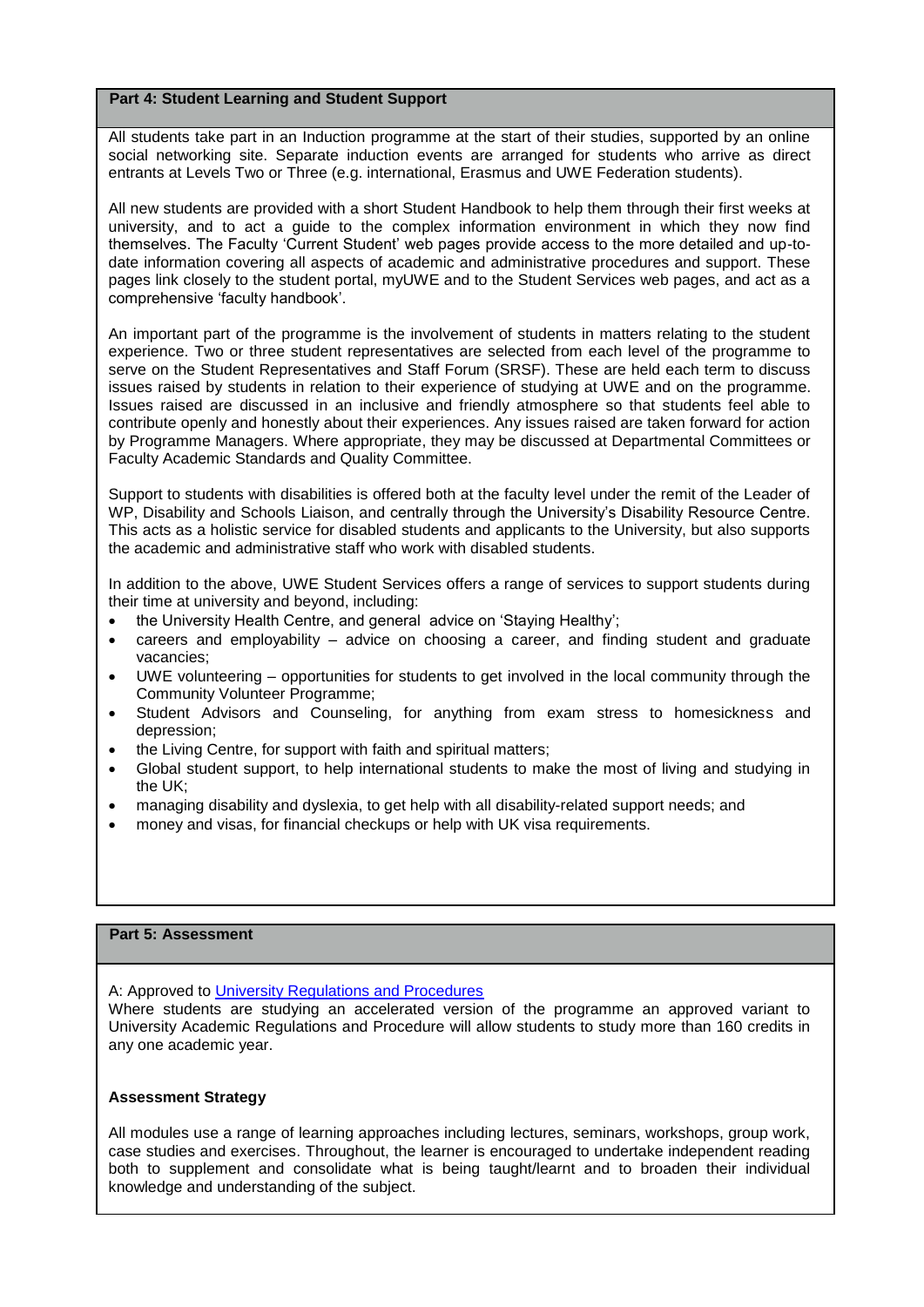## **Part 5: Assessment**

Assessment of transferable skills is accomplished through a range of methods which include written individual and group coursework, peer assessment, employer assessment, self-assessment, tests, presentations, examinations and dissertations.

Assessments are designed to facilitate a progression through differing levels of complexity at each level of study:

- At level 0, a sound grasp of the academic skills needed for success in higher education
- At level 1, a sound knowledge of the basic concepts of a subject.
- At level 2, a sound understanding of the principles of the field of study and the ability to apply these principles more widely.
- At level 3, an understanding of a complex body of knowledge, some of it at the current boundaries of the academic discipline.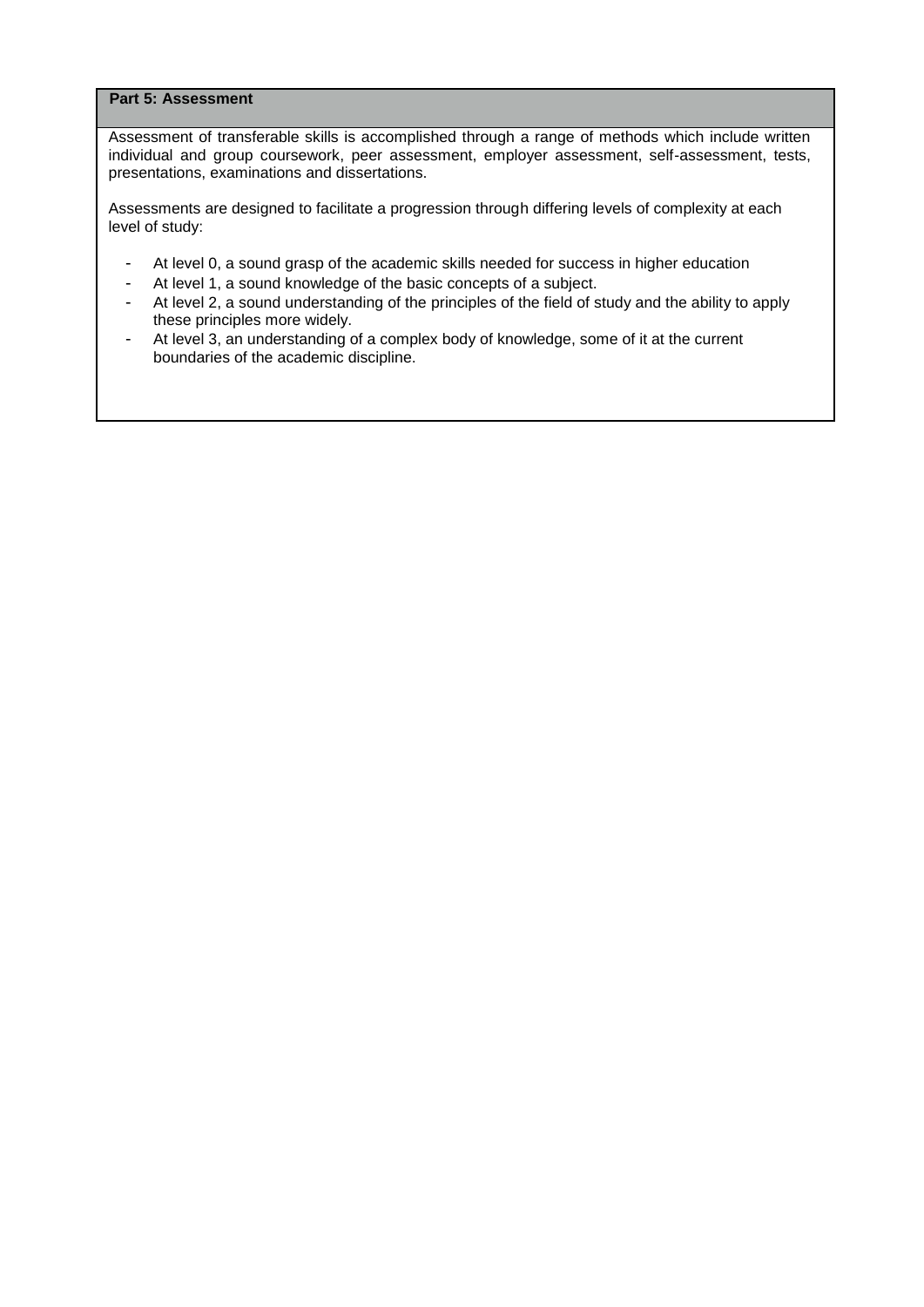## **Part 6: Programme Structure** BA (Hons) Business and Events Management

This structure diagram demonstrates the student journey from Entry through to Graduation for a typical **full time student**, including: level and credit requirements, interim award requirements, and module diet, including compulsory and optional modules.

Students will normally be required to pass all the level 0 modules in order to progress to level 1.

|              |                    | <b>Compulsory Modules</b>                                                                                                                                                                                                                                                                                                                                                                                                                                                                                                                                                                                                  | <b>Optional Modules</b> | <b>Interim Awards</b>                                                                                                                               |
|--------------|--------------------|----------------------------------------------------------------------------------------------------------------------------------------------------------------------------------------------------------------------------------------------------------------------------------------------------------------------------------------------------------------------------------------------------------------------------------------------------------------------------------------------------------------------------------------------------------------------------------------------------------------------------|-------------------------|-----------------------------------------------------------------------------------------------------------------------------------------------------|
| <b>ENTRY</b> |                    | <b>UJUUL9-30-0</b>                                                                                                                                                                                                                                                                                                                                                                                                                                                                                                                                                                                                         | None                    |                                                                                                                                                     |
|              |                    | Becoming a Professional                                                                                                                                                                                                                                                                                                                                                                                                                                                                                                                                                                                                    |                         |                                                                                                                                                     |
|              | <b>Level</b> O     | UMCDKK-30-0<br>Introduction to<br>Organisations, Enterprise<br>and Management<br>UMEDKL-30-0<br>Economics and Accounting<br>for the Real World<br><b>UJUUL7-30-0</b><br>Introduction to Law in a<br>Social, Business and<br><b>Global Contex</b>                                                                                                                                                                                                                                                                                                                                                                           |                         |                                                                                                                                                     |
|              | Level <sub>1</sub> | UMCDMX-15-1<br>Introduction to<br>Management<br>UMEDGW-15-1<br>Economics for Events and<br>Marketing<br>UMADDN-15-1<br><b>Understanding Business</b><br>and Financial Information<br>(Marketing, Events and<br>Tourism)<br>UMKDDE-15-1<br>Understanding the<br><b>Principles of Marketing</b><br>(Marketing, Events and<br>Tourism)<br><b>UMCDN4-15-1</b><br><b>Business Decision Making</b><br>for Marketing and Events<br>UMCDMT-15-1<br>Enterprise and<br>Entrepreneurship<br><b>UMKDN8-15-1</b><br>Events in Society<br>UMODDP-15-1<br>Understanding<br>Organisations and People<br>(Marketing, Events and<br>Tourism) | None                    | CertHE Business and<br>Management<br>Credit requirements: 240<br>credits<br>At least 100 credits at<br>level 1 or above.<br>120 credits at level 0. |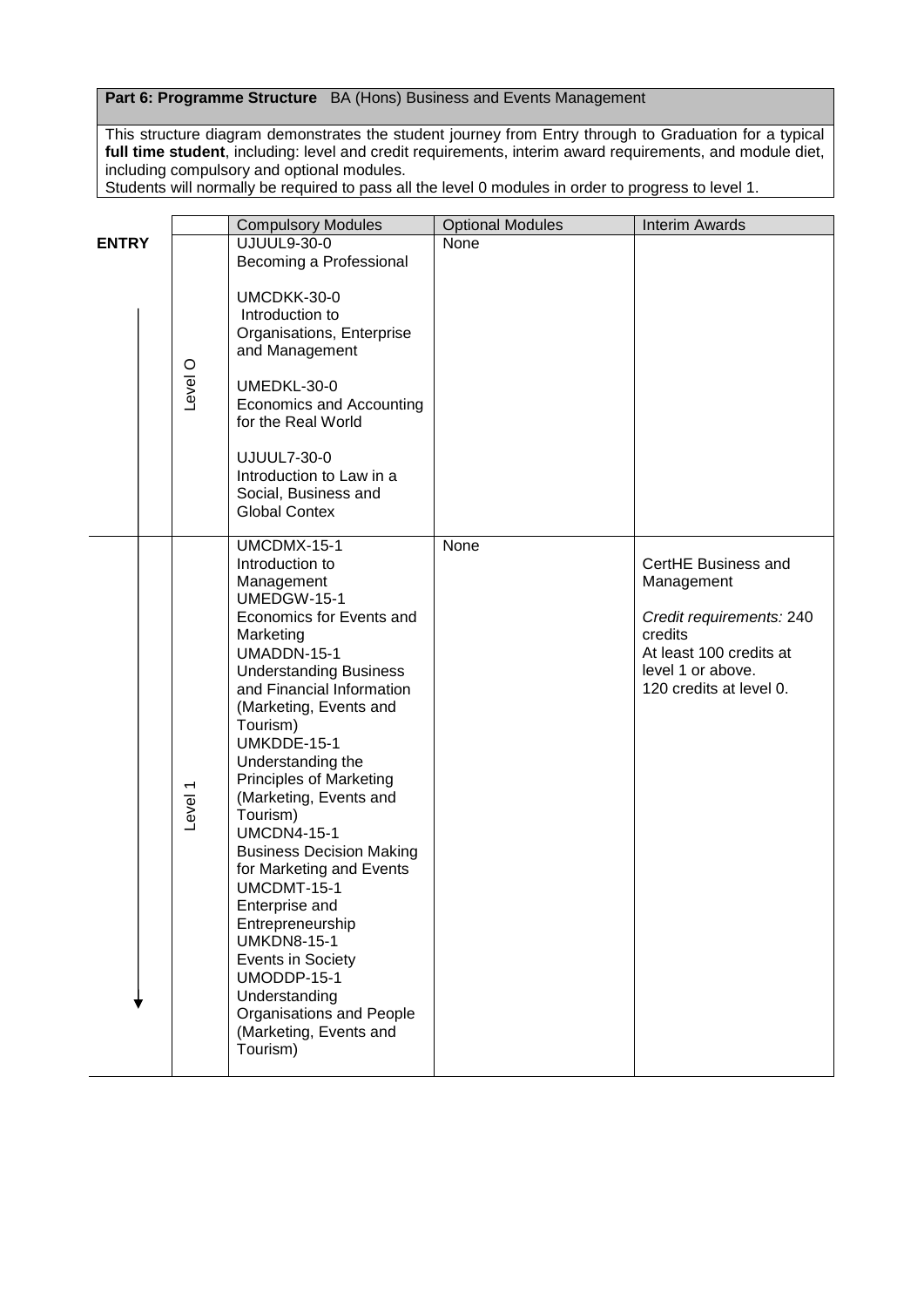|                   | <b>Compulsory Modules</b>        | <b>Optional Modules</b>                              | <b>Interim Awards</b>                  |
|-------------------|----------------------------------|------------------------------------------------------|----------------------------------------|
|                   | <b>UMPDM3-15-2</b>               | One option should be                                 |                                        |
|                   | <b>Managing People</b>           | selected up to a maximum                             | DipHE Business and                     |
|                   |                                  | value of 15 credits from the                         | <b>Events Management</b>               |
|                   | <b>UMPDM6-15-2</b>               | list of approved BBS and                             |                                        |
|                   | <b>Management Skills</b>         | UWE modules, below.                                  | Credit requirements: 360               |
|                   | (Marketing and Events)           | (subject to availability)                            | credits.                               |
|                   |                                  |                                                      | At least 100 credits at level          |
|                   | <b>UMCDM9-15-2</b>               | Good Business, Bad                                   | 2 or above.                            |
|                   | Research Methods for             | <b>Business and</b>                                  | At least 120 credits at level          |
|                   | <b>Events and Marketing</b>      | Sustainability                                       | 1 or above.<br>120 credits at level 0. |
|                   |                                  | <b>UMED8U-15-2</b>                                   |                                        |
|                   | <b>UMKDC6-15-2</b>               | <b>Integrated Marketing</b>                          |                                        |
| $\mathbf{\Omega}$ | Planning and Managing<br>Events  | Communications                                       |                                        |
|                   |                                  | <b>UMKD6M-15-2</b>                                   |                                        |
| Level             | UMCDMB-15-2                      |                                                      |                                        |
|                   | <b>Introductory Research</b>     | <b>UMSD7Q-15-2</b>                                   |                                        |
|                   | Project (Marketing and           | Entrepreneurship and                                 |                                        |
|                   | Events)                          | <b>Small Business</b>                                |                                        |
|                   |                                  |                                                      |                                        |
|                   | UMKDEW-15-2                      | Additional options, as<br>appropriate and available, |                                        |
|                   | The Business of Events           | may be offered through the                           |                                        |
|                   |                                  | annual Online Module                                 |                                        |
|                   | UMADDF-15-2                      | Choices process each                                 |                                        |
|                   | <b>Financial Aspects for</b>     | year.                                                |                                        |
|                   | Marketing, Events and<br>Tourism |                                                      |                                        |
|                   |                                  |                                                      |                                        |
|                   |                                  |                                                      |                                        |
|                   |                                  |                                                      |                                        |
|                   |                                  |                                                      |                                        |

## **Placement or Study Year Abroad:**

Students taking the four year sandwich (SW) route must choose and pass one of the following options:

- 1. Placement (a minimum of 40 weeks in employment). Students must select a final year Work-based Enquiry Project topic relevant to their degree specialism.
- 2. Study Year Abroad, which consists of two semesters of study (a minimum of 36 weeks at a partner institution abroad). Students must select a final year Critical Business Enquiry Project topic relevant to their degree specialism.

Whilst on Placement or Study Year Abroad students complete a 15 credit Level 3 module to assess the learning and skills acquired during this time:

- Placement Learning (UMCD9N-15-3); or
- Learning and Development on Study Year Abroad (UMCD9Y-15-3).

**To be eligible for either the Placement or SYA students would normally be expected to have passed a minimum of 330 credits.**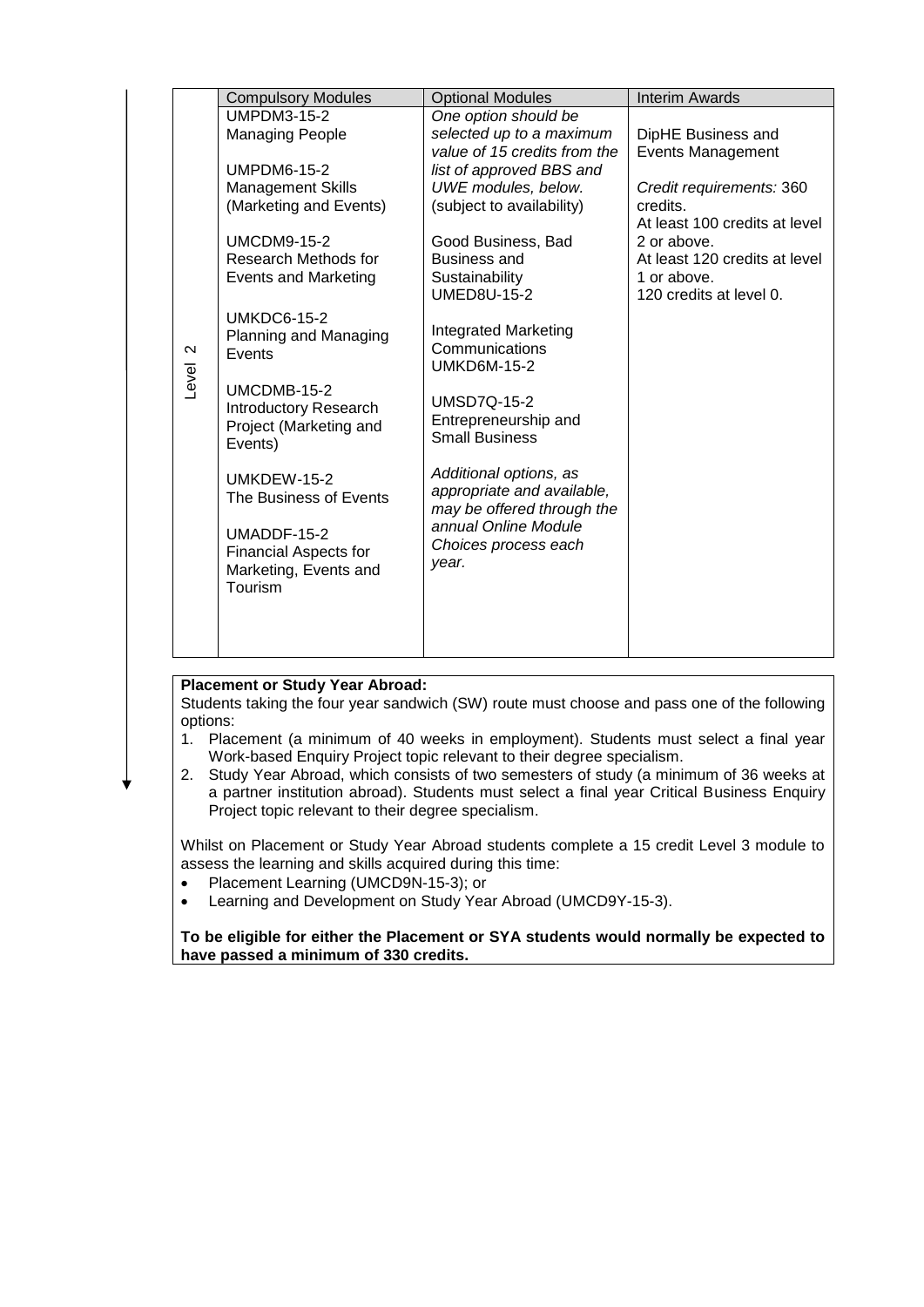|            | <b>Compulsory Modules</b>                                                                                                                                                                                                                                               | <b>Optional Modules</b>                                                                                                                                                                                                                                                                                                                                                                                                    | <b>Interim Awards</b>                                                                                                                                                                                                                                                                               |
|------------|-------------------------------------------------------------------------------------------------------------------------------------------------------------------------------------------------------------------------------------------------------------------------|----------------------------------------------------------------------------------------------------------------------------------------------------------------------------------------------------------------------------------------------------------------------------------------------------------------------------------------------------------------------------------------------------------------------------|-----------------------------------------------------------------------------------------------------------------------------------------------------------------------------------------------------------------------------------------------------------------------------------------------------|
|            | <b>Critical Business Enquiry</b><br>Project<br><b>UMCD9W-30-3</b><br><b>OR</b><br><b>Enterprise Project</b><br><b>UMCD9Q-30-3</b>                                                                                                                                       | Two options should be<br>selected up to a maximum<br>value of 30 credits from the<br>list of approved BBS and<br>UWE modules, below.<br>(subject to availability)                                                                                                                                                                                                                                                          | <b>BA Business and Events</b><br>Management<br>Credit requirements: 420<br>credits                                                                                                                                                                                                                  |
|            | <b>OR</b><br><b>Work-based Enquiry</b><br>Project<br><b>UMCD9T-30-3</b><br><b>OR</b><br><b>Applied Business Project</b><br>UMCDHU-30-3<br><b>OR</b><br><b>Business Project</b>                                                                                          | Students who have<br>completed a Placement or<br>SYA (and passed the<br>relevant modules) are<br>required to select one<br>option up to a maximum<br>value of 15 credits.                                                                                                                                                                                                                                                  | At least 60 credits at level<br>3 or above.<br>At least 100 credits at level<br>2 or above.<br>At least 140 credits at level<br>1 or above.<br>120 credits at level 0.                                                                                                                              |
| ო<br>Level | UMCDFS-30-3<br>Professional Practice of<br>Events<br>UMKDFD-15-3<br>Contemporary Issues in<br>Events<br>UMKDBP-15-3<br><b>Strategic Management</b><br>(Marketing Events and<br>Tourism)<br>UMSDDJ-15-3<br><b>Staging and Evaluating</b><br>Events<br><b>UMKDC7-15-3</b> | <b>Marketing Services</b><br><b>UMKD6R-15-3</b><br>Organisational Leadership<br><b>UMOD6F-15-3</b><br><b>Project Management</b><br><b>UMMD7P-15-3</b><br>Entrepreneurship: Ideas &<br>Practices<br><b>UMSD84-15-3</b><br>Work-Integrated Learning<br>Project<br>UMCDKM-15-3<br>Additional options, as<br>appropriate and available,<br>may be offered through the<br>annual Online Module<br>Choices process each<br>year. | <b>Target/Highest Award:</b><br>BA(Hons) Business and<br><b>Events Management</b><br>Credit requirements:<br>480 credits<br>At least 100 credits at level<br>3 or above.<br>At least 100 credits at level<br>2 or above.<br>At least 140 credits at level<br>1 or above.<br>120 credits at level 0. |

## **GRADUATION**

#### **Part time:** n/a

 $\bullet$ 

## **Part 7: Entry Requirements**

*The University's Standard Entry Requirements apply, according to the year and point of entry, see UWE webpages:* 

*[http://www1.uwe.ac.uk/whatcanistudy/applyingtouwe/undergraduateapplications/undergraduateapplicati](http://www1.uwe.ac.uk/whatcanistudy/applyingtouwe/undergraduateapplications/undergraduateapplicationfaqs.aspx) [onfaqs.aspx](http://www1.uwe.ac.uk/whatcanistudy/applyingtouwe/undergraduateapplications/undergraduateapplicationfaqs.aspx)*

## **Part 8: Reference Points and Benchmarks**

The learning outcomes of the programme map against the QAA Subject Benchmark Statements for General Business and Management (revised February 2015) and Hospitality, Leisure, Sport and Tourism (revised May 2008), and the following University strategies and policies:

- The University's Vision and Mission
- UWE Bristol Strategy 2020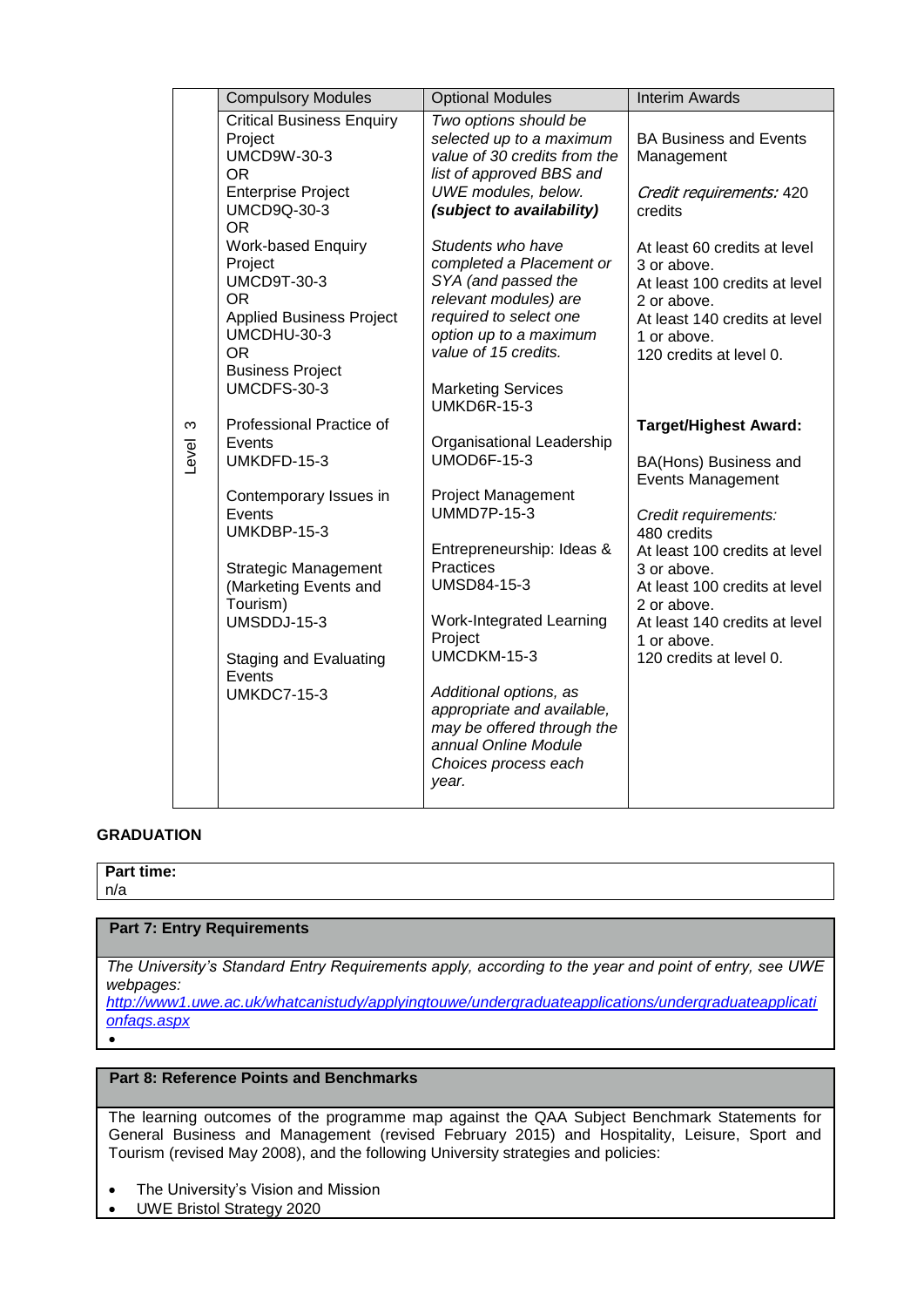## **Part 8: Reference Points and Benchmarks**

## UWE Charter

Faculty (Business and Law) strategies and policies:

- [Blended Learning Framework](https://share.uwe.ac.uk/sites/bbs/prog/qa/UG%20Clustering%20Activities%201011/UG%20Redesign%20documents%20(all%20supporting%20docs)/FBL%20Strategy%20documents%20informing%20the%20UG%20Redesign/Blended%20Learning%20Framework.docx)
- [Curriculum Principles](https://share.uwe.ac.uk/sites/bbs/prog/qa/UG%20Clustering%20Activities%201011/UG%20Redesign%20documents%20(all%20supporting%20docs)/FBL%20Strategy%20documents%20informing%20the%20UG%20Redesign/Curriculum%20Principles.docx)
- [Employability Strategy](https://share.uwe.ac.uk/sites/bbs/prog/qa/UG%20Clustering%20Activities%201011/UG%20Redesign%20documents%20(all%20supporting%20docs)/FBL%20Strategy%20documents%20informing%20the%20UG%20Redesign/Employability%20Strategy.docx)
- [FBL Learning, Teaching and Assessment \(LTA\) Strategy](https://share.uwe.ac.uk/sites/bbs/prog/qa/UG%20Clustering%20Activities%201011/UG%20Redesign%20documents%20(all%20supporting%20docs)/FBL%20Strategy%20documents%20informing%20the%20UG%20Redesign/Faculty%20of%20Business%20and%20Law%20LTA%20Strategy.docx)
- Enterprise and Entrepreneusrship Strategy

Staff research projects. Wherever possible, members of staff are encouraged to utilise their research – and that of colleagues – to inform their teaching, both in terms of content and pedagogic approach.

This specification provides a concise summary of the main features of the programme and the learning outcomes that a typical student might reasonably be expected to achieve and demonstrate if he/she takes full advantage of the learning opportunities that are provided. More detailed information on the learning outcomes, content and teaching, learning and assessment methods of individual modules can be found in module specifications, available on the [University's](http://info.uwe.ac.uk/modules/) website.